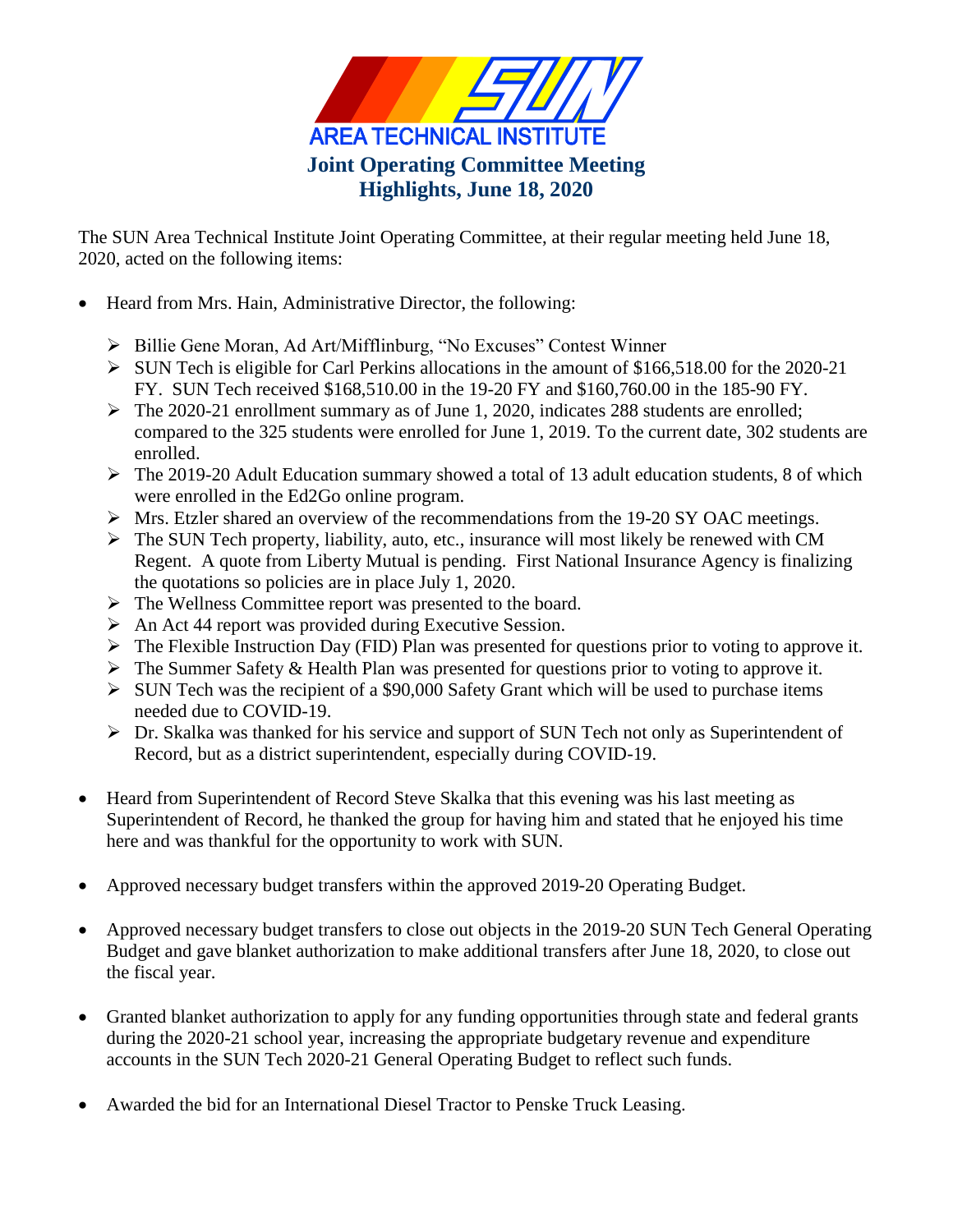- Approved to offer Adult Technical Education Programs for the Fall of 2020 and to advertise through local media.
- Approved tenure to Brian Lauver, Carpentry Instructor, and Bryan Seward, Wood, Design & Technology instructor.
- Approved Kristy Etzler, Assistant Director, as the 504 Coordinator.
- Approved Jennifer Hain, Director, as Pandemic Safety Coordinator, and to assemble a Pandemic Response Team.
- Approved to enter into a Memorandum of Understanding with the Union County Sheriff's Office for School Resource Officer coverage.
- Approved to enter into agreement with outside agencies for substitute nursing services for student health.
- Approved Probationary Status based on Policy 136 Continuation of Programs for programs with low enrollment.
- Approved salary increases for Non-Bargaining Unit Personnel.
- Approved the premium shares for health insurance for all Non-Bargaining Unit personnel.
- Approved the Occupational Advisory Committee Information and Recommendations from the 2019- 20 SY and granted consideration of the items recommended for future budgetary, planning and curriculum initiatives.
- Approved offering student accident insurance for the 2020-21 school year through AG Administrators, with premiums of \$124.00 for 24-hour coverage or \$28.00 for school-time coverage with a maximum \$250,000 benefit.
- Approved the proposed revisions for the 2020-21 SUN Area Technical Institute Student Handbook and the dissemination process which requires both students, and their parents/ guardians to read the handbook and sign a card attesting to their understanding of the contents.
- Approved the following guidelines to operate the SUN TECH Cafeteria for the 2020-21 school year:
	- $\triangleright$  SUN Tech will screen eligible students to Federal Guidelines to determine eligibility for the free and reduced lunch program.
	- $\triangleright$  Set the price for one-half pint of milk at \$.50 for students and \$.50 for adults.
	- $\triangleright$  Set the price for the Type A lunch or Fast Food Platter at \$2.90 for students and \$3.55 for adults.
	- $\triangleright$  Grant permission to the Cafeteria Director to establish a'la carte prices.
	- $\triangleright$  Set the workday for one part-time cafeteria personnel at four hours and one at five hours per day maximum.
	- $\triangleright$  Set the workday for the Head Cook at six and one-half hours per day for, up to a maximum of 186 days per year.